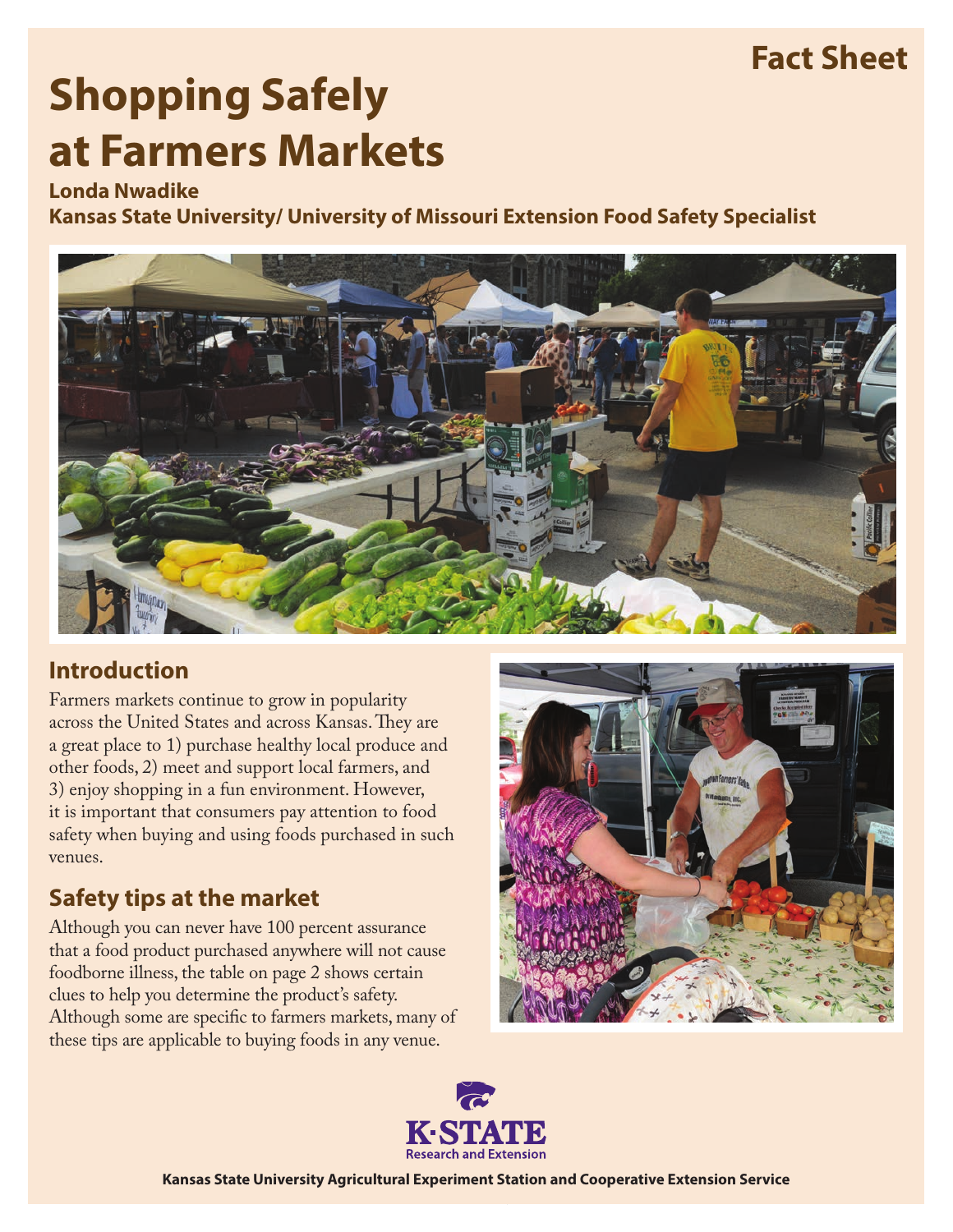#### **Safety Tips at the Market**

| <b>Food Type/ Category:</b> | <b>Food Safety clues to look for:</b>                                                                                                                                                                                        |
|-----------------------------|------------------------------------------------------------------------------------------------------------------------------------------------------------------------------------------------------------------------------|
| Fresh produce               | Should be clean, look fresh, no cuts or nicks.<br>Displayed off the ground/floor.                                                                                                                                            |
| Cut or peeled produce       | Displayed on/surrounded by ice.<br>Look fresh and cold.                                                                                                                                                                      |
| Meats, eggs, cheeses        | Package must feel cold; product in cooler/on ice.<br>Eggs - carton and eggs should be clean, not cracked.                                                                                                                    |
| <b>Milk</b>                 | Must be pasteurized (Kansas regulation) - ask vendor to confirm.                                                                                                                                                             |
| Juice, cider                | Pasteurized is safest.                                                                                                                                                                                                       |
| Hot prepared foods          | Would like to see vendor using thermometer.<br>Should have a lid, see steam rising from pan.                                                                                                                                 |
| Home-canned foods           | Ask how food was prepared (boiling water bath or other).<br>Ask if product should be refrigerated at your home.<br>Vendors selling canned pickles, meats, vegetables, sauerkraut must have a license<br>(Kansas regulation). |
| <b>Samples</b>              | Servers should keep a barrier between hands and food.<br>Samples offered so that shoppers only touch one sample.                                                                                                             |
| Handwashing                 | See vendors washing their hands.<br>See a handwashing station in booth (particularly prepared foods).                                                                                                                        |
| Booth, personal cleanliness | Surfaces of booth, knives, other utensils clean.<br>Clean clothes, hands, no wiping nose, etc.                                                                                                                               |
| <b>Certifications</b>       | Look for any posted food safety certifications/ trainings attended.                                                                                                                                                          |
| All products                | Ask vendors about their food safety practices.                                                                                                                                                                               |

#### **Safety tips on the way home**

- • Keep raw meat separate from other foods to prevent cross-contamination.
- Make the market your last stop before going home.
- Use a cooler/insulated bag, especially on hot days or if more than 1 hour to get home. Store the cooler in the passenger part of the car, rather than the trunk.
	- Do not allow perishable foods to be in the temperature danger zone (40°F to 140°F) for more than 2 hours because pathogens (organisms such as viruses or bacteria that can cause disease) grow rapidly in this zone.
- Reusable grocery bags should be washed often and stored dry.
	- Cloth bags should be washed in a washing machine with laundry detergent and dried in the dryer or air-dried.
	- Plastic lined and insulated bags should be scrubbed using hot water and soap and air-dried.

• Do not use reusable grocery bags for other purposes, such as carrying gym clothes or children's toys.

#### **Safety tips at home:**

No matter where you get your foods — whether at a farmers market, grocery store, you raise it yourself, or from another source — there are certain food safety rules at home that you should always follow to reduce your risk of getting a foodborne illness. They can generally be divided into the following four categories:

#### **Clean:**

- Always wash hands before and after handling any food.
- Keep surfaces and utensils clean before and after use.
- • Wash produce under running water before eating or cooking.
	- No need to use soap or produce washes.
	- Wash even if peeling the produce as you otherwise could transfer "dirt" from outside to the inside.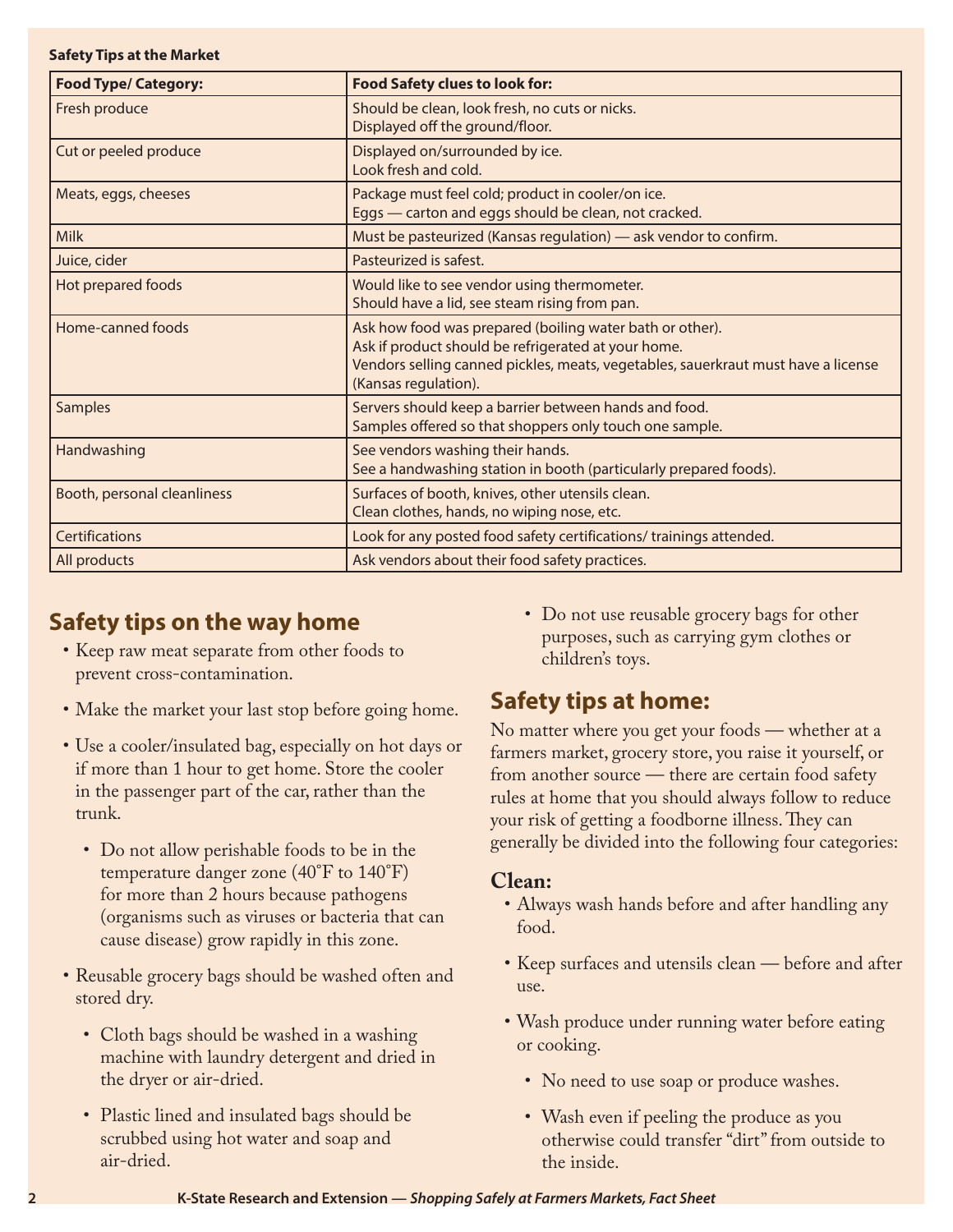• Wash cantaloupe, potatoes, and rough-skinned items with a produce brush

#### **Separate:**

- Keep raw and readyto-eat foods separate to prevent crosscontamination.
	- Use different cutting boards, plates, and utensils for raw meat, poultry, and seafood than for fresh produce or cooked meat.



• Keep raw meat,

poultry, and eggs separate from all other foods in the refrigerator.

- Place these raw items in sealed plastic bags or other containers.
- Keep eggs in their original carton and store them in the main compartment of the refrigerator, not the door, to keep them cooler.



#### **Cook:**

- All foods should be cooked thoroughly to kill pathogens.
- The internal temperature of meats and other protein foods in particular should be checked with a food thermometer.
	- • Beef, pork, lamb, and veal steaks, chops, and roasts; seafood: 145°F with a 3-minute rest time after cooking.
- Ground beef, pork, lamb, and veal; egg dishes (quiches, etc.): 160°F.
- All poultry products, all reheated foods: 165°F.

#### **Chill:**

- Refrigerate cut or peeled produce, meats and other perishables at least within 2 hours of when you bought it to prevent pathogen growth.
	- If air temperature is above 90°F, refrigerate within 1 hour.

#### **Next Steps**

Based on the previous tips, develop a list of key practices that you plan to implement the next time you are shopping at a farmers market, on the way home, and/or once at home.

Key practices I plan to use:

| 1) | the company of the company of the company |
|----|-------------------------------------------|
| 2) |                                           |
| 3) | <u>and the state of the state</u>         |
|    |                                           |
| 4) |                                           |

#### **Frequently Asked Questions**

Answers to some common questions about food safety when shopping at farmers markets:

**1.Should I use soap or produce washes when washing fresh produce?**

No — running water and friction from your hands or a produce brush (for rough-skinned items such as cantaloupe) has been shown to remove the same or even more contaminants than produce washes. Further, soap is not designed for washing produce and the safety of produce washes' residues has not been well evaluated.

#### **2.Should I wash produce before putting it in the refrigerator or other storage place?**

In order to maintain produce quality and ensure safety, it is best to wash it just before eating or cooking, rather than when it is first purchased.